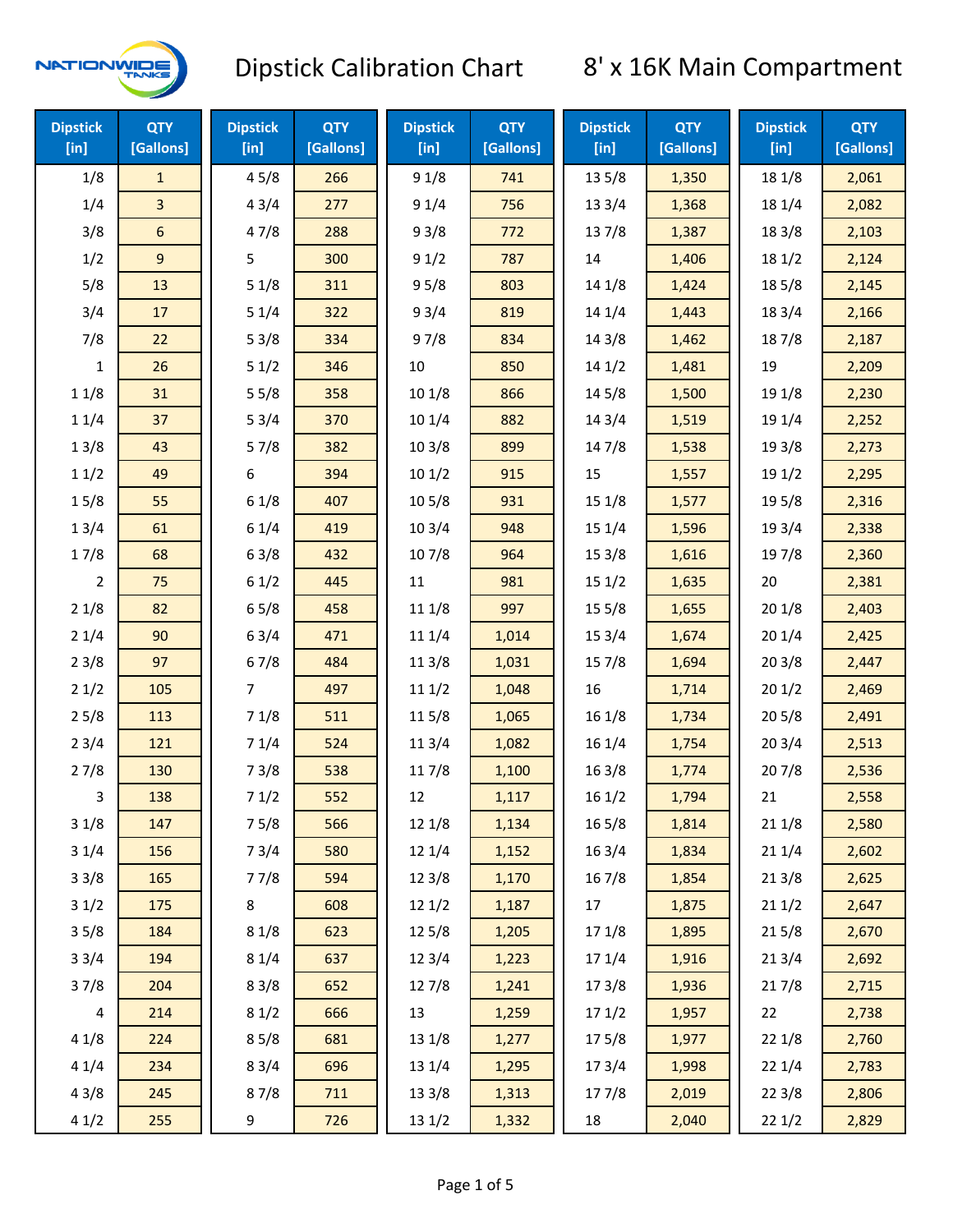

| <b>Dipstick</b><br>[in] | <b>QTY</b><br>[Gallons] | <b>Dipstick</b><br>$[$ in] | <b>QTY</b><br>[Gallons] | <b>Dipstick</b><br>$[$ in] | <b>QTY</b><br>[Gallons] | <b>Dipstick</b><br>$[$ in] | <b>QTY</b><br>[Gallons] | <b>Dipstick</b><br>$[$ in] | <b>QTY</b><br>[Gallons] |
|-------------------------|-------------------------|----------------------------|-------------------------|----------------------------|-------------------------|----------------------------|-------------------------|----------------------------|-------------------------|
| 225/8                   | 2,852                   | 271/8                      | 3,707                   | 315/8                      | 4,612                   | 36 1/8                     | 5,555                   | 40 5/8                     | 6,526                   |
| 223/4                   | 2,875                   | 271/4                      | 3,731                   | 31 3/4                     | 4,638                   | 36 1/4                     | 5,582                   | 403/4                      | 6,553                   |
| 227/8                   | 2,898                   | 273/8                      | 3,756                   | 317/8                      | 4,663                   | 363/8                      | 5,609                   | 407/8                      | 6,580                   |
| 23                      | 2,921                   | 271/2                      | 3,780                   | 32                         | 4,689                   | 361/2                      | 5,635                   | 41                         | 6,607                   |
| 231/8                   | 2,944                   | 275/8                      | 3,805                   | 32 1/8                     | 4,715                   | 365/8                      | 5,662                   | 41 1/8                     | 6,635                   |
| 231/4                   | 2,967                   | 273/4                      | 3,830                   | 32 1/4                     | 4,741                   | 363/4                      | 5,689                   | 41 1/4                     | 6,662                   |
| 233/8                   | 2,990                   | 277/8                      | 3,854                   | 323/8                      | 4,767                   | 367/8                      | 5,715                   | 413/8                      | 6,689                   |
| 231/2                   | 3,013                   | 28                         | 3,879                   | 321/2                      | 4,793                   | 37                         | 5,742                   | 411/2                      | 6,716                   |
| 235/8                   | 3,037                   | 28 1/8                     | 3,904                   | 325/8                      | 4,819                   | 37 1/8                     | 5,769                   | 41 5/8                     | 6,744                   |
| 233/4                   | 3,060                   | 28 1/4                     | 3,929                   | 323/4                      | 4,845                   | 37 1/4                     | 5,796                   | 41 3/4                     | 6,771                   |
| 237/8                   | 3,083                   | 28 3/8                     | 3,954                   | 327/8                      | 4,871                   | 373/8                      | 5,822                   | 417/8                      | 6,798                   |
| 24                      | 3,107                   | 281/2                      | 3,978                   | 33                         | 4,897                   | 371/2                      | 5,849                   | 42                         | 6,826                   |
| 24 1/8                  | 3,130                   | 28 5/8                     | 4,003                   | 33 1/8                     | 4,923                   | 375/8                      | 5,876                   | 42 1/8                     | 6,853                   |
| 241/4                   | 3,154                   | 28 3/4                     | 4,028                   | 33 1/4                     | 4,949                   | 373/4                      | 5,903                   | 42 1/4                     | 6,881                   |
| 243/8                   | 3,177                   | 287/8                      | 4,053                   | 33 3/8                     | 4,975                   | 377/8                      | 5,930                   | 42 3/8                     | 6,908                   |
| 241/2                   | 3,201                   | 29                         | 4,078                   | 331/2                      | 5,001                   | 38                         | 5,957                   | 421/2                      | 6,935                   |
| 245/8                   | 3,225                   | 29 1/8                     | 4,103                   | 33 5/8                     | 5,027                   | 38 1/8                     | 5,984                   | 42 5/8                     | 6,963                   |
| 243/4                   | 3,248                   | 29 1/4                     | 4,129                   | 33 3/4                     | 5,053                   | 38 1/4                     | 6,011                   | 42 3/4                     | 6,990                   |
| 24 7/8                  | 3,272                   | 29 3/8                     | 4,154                   | 337/8                      | 5,079                   | 38 3/8                     | 6,038                   | 42 7/8                     | 7,018                   |
| 25                      | 3,296                   | 29 1/2                     | 4,179                   | 34                         | 5,106                   | 38 1/2                     | 6,065                   | 43                         | 7,045                   |
| 25 1/8                  | 3,320                   | 29 5/8                     | 4,204                   | 34 1/8                     | 5,132                   | 38 5/8                     | 6,092                   | 43 1/8                     | 7,072                   |
| 251/4                   | 3,344                   | 29 3/4                     | 4,229                   | 34 1/4                     | 5,158                   | 38 3/4                     | 6,119                   | 43 1/4                     | 7,100                   |
| 253/8                   | 3,367                   | 297/8                      | 4,255                   | 34 3/8                     | 5,185                   | 387/8                      | 6,146                   | 43 3/8                     | 7,127                   |
| 251/2                   | 3,391                   | 30                         | 4,280                   | 34 1/2                     | 5,211                   | 39                         | 6,173                   | 43 1/2                     | 7,155                   |
| 255/8                   | 3,415                   | 30 1/8                     | 4,305                   | 34 5/8                     | 5,237                   | 39 1/8                     | 6,200                   | 43 5/8                     | 7,182                   |
| 253/4                   | 3,439                   | 30 1/4                     | 4,331                   | 34 3/4                     | 5,264                   | 39 1/4                     | 6,227                   | 43 3/4                     | 7,210                   |
| 257/8                   | 3,464                   | 303/8                      | 4,356                   | 347/8                      | 5,290                   | 39 3/8                     | 6,254                   | 437/8                      | 7,237                   |
| 26                      | 3,488                   | 301/2                      | 4,382                   | 35                         | 5,316                   | 39 1/2                     | 6,281                   | 44                         | 7,265                   |
| 261/8                   | 3,512                   | 305/8                      | 4,407                   | 35 1/8                     | 5,343                   | 39 5/8                     | 6,308                   | 44 1/8                     | 7,292                   |
| 26 1/4                  | 3,536                   | 30 3/4                     | 4,432                   | 35 1/4                     | 5,369                   | 39 3/4                     | 6,335                   | 44 1/4                     | 7,320                   |
| 263/8                   | 3,560                   | 307/8                      | 4,458                   | 35 3/8                     | 5,396                   | 397/8                      | 6,362                   | 44 3/8                     | 7,347                   |
| 261/2                   | 3,585                   | 31                         | 4,484                   | 35 1/2                     | 5,422                   | 40                         | 6,390                   | 44 1/2                     | 7,375                   |
| 265/8                   | 3,609                   | 31 1/8                     | 4,509                   | 35 5/8                     | 5,449                   | 40 1/8                     | 6,417                   | 44 5/8                     | 7,402                   |
| 263/4                   | 3,633                   | 31 1/4                     | 4,535                   | 353/4                      | 5,475                   | 40 1/4                     | 6,444                   | 44 3/4                     | 7,430                   |
| 267/8                   | 3,658                   | 31 3/8                     | 4,560                   | 357/8                      | 5,502                   | 40 3/8                     | 6,471                   | 447/8                      | 7,457                   |
| 27                      | 3,682                   | 31 1/2                     | 4,586                   | 36                         | 5,529                   | 40 1/2                     | 6,498                   | 45                         | 7,485                   |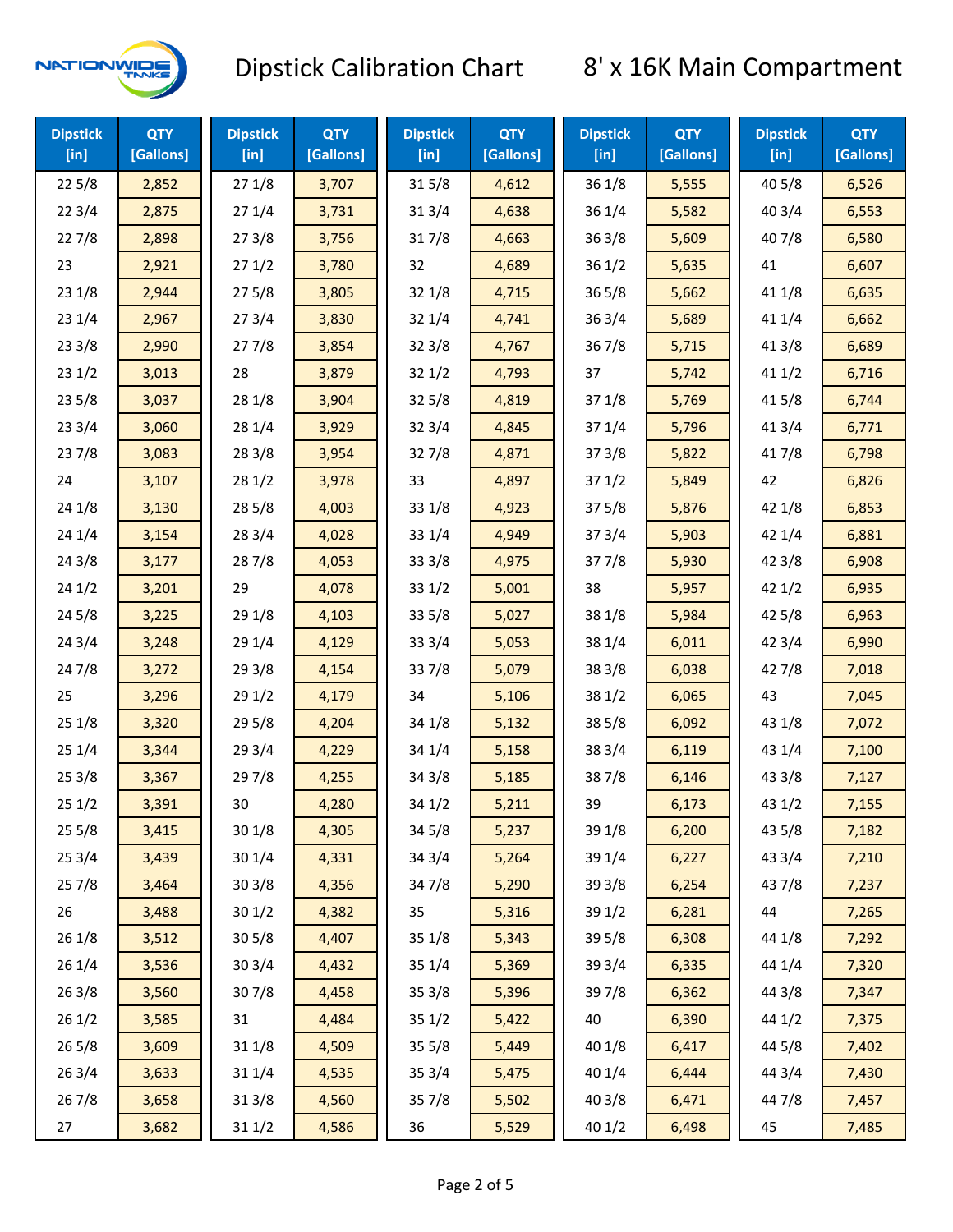

| <b>Dipstick</b><br>$[$ in] | <b>QTY</b><br>[Gallons] | <b>Dipstick</b><br>$[$ in] | <b>QTY</b><br>[Gallons] | <b>Dipstick</b><br>$[$ in] | <b>QTY</b><br>[Gallons] | <b>Dipstick</b><br>$[$ in] | <b>QTY</b><br>[Gallons] | <b>Dipstick</b><br>$[$ in] | <b>QTY</b><br>[Gallons] |
|----------------------------|-------------------------|----------------------------|-------------------------|----------------------------|-------------------------|----------------------------|-------------------------|----------------------------|-------------------------|
| 45 1/8                     | 7,512                   | 49 5/8                     | 8,506                   | 54 1/8                     | 9,495                   | 58 5/8                     | 10,471                  | 63 1/8                     | 11,423                  |
| 45 1/4                     | 7,540                   | 49 3/4                     | 8,533                   | 54 1/4                     | 9,523                   | 58 3/4                     | 10,498                  | 63 1/4                     | 11,449                  |
| 45 3/8                     | 7,568                   | 49 7/8                     | 8,561                   | 54 3/8                     | 9,550                   | 587/8                      | 10,525                  | 63 3/8                     | 11,475                  |
| 45 1/2                     | 7,595                   | 50                         | 8,588                   | 54 1/2                     | 9,577                   | 59                         | 10,552                  | 63 1/2                     | 11,501                  |
| 45 5/8                     | 7,623                   | 501/8                      | 8,616                   | 54 5/8                     | 9,605                   | 59 1/8                     | 10,579                  | 63 5/8                     | 11,527                  |
| 45 3/4                     | 7,650                   | 501/4                      | 8,644                   | 54 3/4                     | 9,632                   | 59 1/4                     | 10,605                  | 63 3/4                     | 11,553                  |
| 45 7/8                     | 7,678                   | 503/8                      | 8,671                   | 547/8                      | 9,659                   | 59 3/8                     | 10,632                  | 63 7/8                     | 11,579                  |
| 46                         | 7,705                   | 501/2                      | 8,699                   | 55                         | 9,687                   | 59 1/2                     | 10,659                  | 64                         | 11,605                  |
| 46 1/8                     | 7,733                   | 505/8                      | 8,726                   | 55 1/8                     | 9,714                   | 59 5/8                     | 10,685                  | 64 1/8                     | 11,630                  |
| 46 1/4                     | 7,761                   | 503/4                      | 8,754                   | 55 1/4                     | 9,741                   | 59 3/4                     | 10,712                  | 64 1/4                     | 11,656                  |
| 46 3/8                     | 7,788                   | 507/8                      | 8,781                   | 55 3/8                     | 9,768                   | 59 7/8                     | 10,739                  | 64 3/8                     | 11,682                  |
| 46 1/2                     | 7,816                   | 51                         | 8,809                   | 551/2                      | 9,796                   | 60                         | 10,765                  | 64 1/2                     | 11,708                  |
| 46 5/8                     | 7,843                   | 51 1/8                     | 8,836                   | 55 5/8                     | 9,823                   | 60 1/8                     | 10,792                  | 64 5/8                     | 11,733                  |
| 46 3/4                     | 7,871                   | 51 1/4                     | 8,864                   | 55 3/4                     | 9,850                   | 60 1/4                     | 10,818                  | 64 3/4                     | 11,759                  |
| 46 7/8                     | 7,899                   | 513/8                      | 8,892                   | 55 7/8                     | 9,877                   | 603/8                      | 10,845                  | 64 7/8                     | 11,785                  |
| 47                         | 7,926                   | 511/2                      | 8,919                   | 56                         | 9,904                   | 60 1/2                     | 10,872                  | 65                         | 11,810                  |
| 47 1/8                     | 7,954                   | 515/8                      | 8,947                   | 56 1/8                     | 9,931                   | 60 5/8                     | 10,898                  | 65 1/8                     | 11,836                  |
| 47 1/4                     | 7,981                   | 513/4                      | 8,974                   | 56 1/4                     | 9,959                   | 60 3/4                     | 10,925                  | 65 1/4                     | 11,861                  |
| 47 3/8                     | 8,009                   | 517/8                      | 9,002                   | 56 3/8                     | 9,986                   | 607/8                      | 10,951                  | 65 3/8                     | 11,887                  |
| 471/2                      | 8,037                   | 52                         | 9,029                   | 561/2                      | 10,013                  | 61                         | 10,977                  | 65 1/2                     | 11,912                  |
| 475/8                      | 8,064                   | 52 1/8                     | 9,057                   | 56 5/8                     | 10,040                  | 61 1/8                     | 11,004                  | 65 5/8                     | 11,938                  |
| 473/4                      | 8,092                   | 52 1/4                     | 9,084                   | 56 3/4                     | 10,067                  | 61 1/4                     | 11,030                  | 65 3/4                     | 11,963                  |
| 477/8                      | 8,119                   | 52 3/8                     | 9,112                   | 567/8                      | 10,094                  | 61 3/8                     | 11,057                  | 65 7/8                     | 11,989                  |
| 48                         | 8,147                   | 521/2                      | 9,139                   | 57                         | 10,121                  | 611/2                      | 11,083                  | 66                         | 12,014                  |
| 48 1/8                     | 8,175                   | 525/8                      | 9,167                   | 57 1/8                     | 10,148                  | 615/8                      | 11,109                  | 66 1/8                     | 12,039                  |
| 48 1/4                     | 8,202                   | 52 3/4                     | 9,194                   | 57 1/4                     | 10,175                  | 613/4                      | 11,136                  | 66 1/4                     | 12,064                  |
| 48 3/8                     | 8,230                   | 527/8                      | 9,221                   | 57 3/8                     | 10,202                  | 617/8                      | 11,162                  | 66 3/8                     | 12,090                  |
| 48 1/2                     | 8,257                   | 53                         | 9,249                   | 57 1/2                     | 10,229                  | 62                         | 11,188                  | 66 1/2                     | 12,115                  |
| 48 5/8                     | 8,285                   | 53 1/8                     | 9,276                   | 57 5/8                     | 10,256                  | 62 1/8                     | 11,214                  | 66 5/8                     | 12,140                  |
| 48 3/4                     | 8,313                   | 53 1/4                     | 9,304                   | 573/4                      | 10,283                  | 62 1/4                     | 11,241                  | 66 3/4                     | 12,165                  |
| 487/8                      | 8,340                   | 53 3/8                     | 9,331                   | 577/8                      | 10,310                  | 62 3/8                     | 11,267                  | 667/8                      | 12,190                  |
| 49                         | 8,368                   | 531/2                      | 9,359                   | 58                         | 10,337                  | 621/2                      | 11,293                  | 67                         | 12,215                  |
| 49 1/8                     | 8,395                   | 53 5/8                     | 9,386                   | 58 1/8                     | 10,364                  | $62\,5/8$                  | 11,319                  | 671/8                      | 12,240                  |
| 49 1/4                     | 8,423                   | 53 3/4                     | 9,413                   | 58 1/4                     | 10,391                  | 62 3/4                     | 11,345                  | 671/4                      | 12,265                  |
| 49 3/8                     | 8,451                   | 537/8                      | 9,441                   | 58 3/8                     | 10,418                  | 627/8                      | 11,371                  | 673/8                      | 12,290                  |
| 49 1/2                     | 8,478                   | 54                         | 9,468                   | 58 1/2                     | 10,445                  | 63                         | 11,397                  | 67 1/2                     | 12,315                  |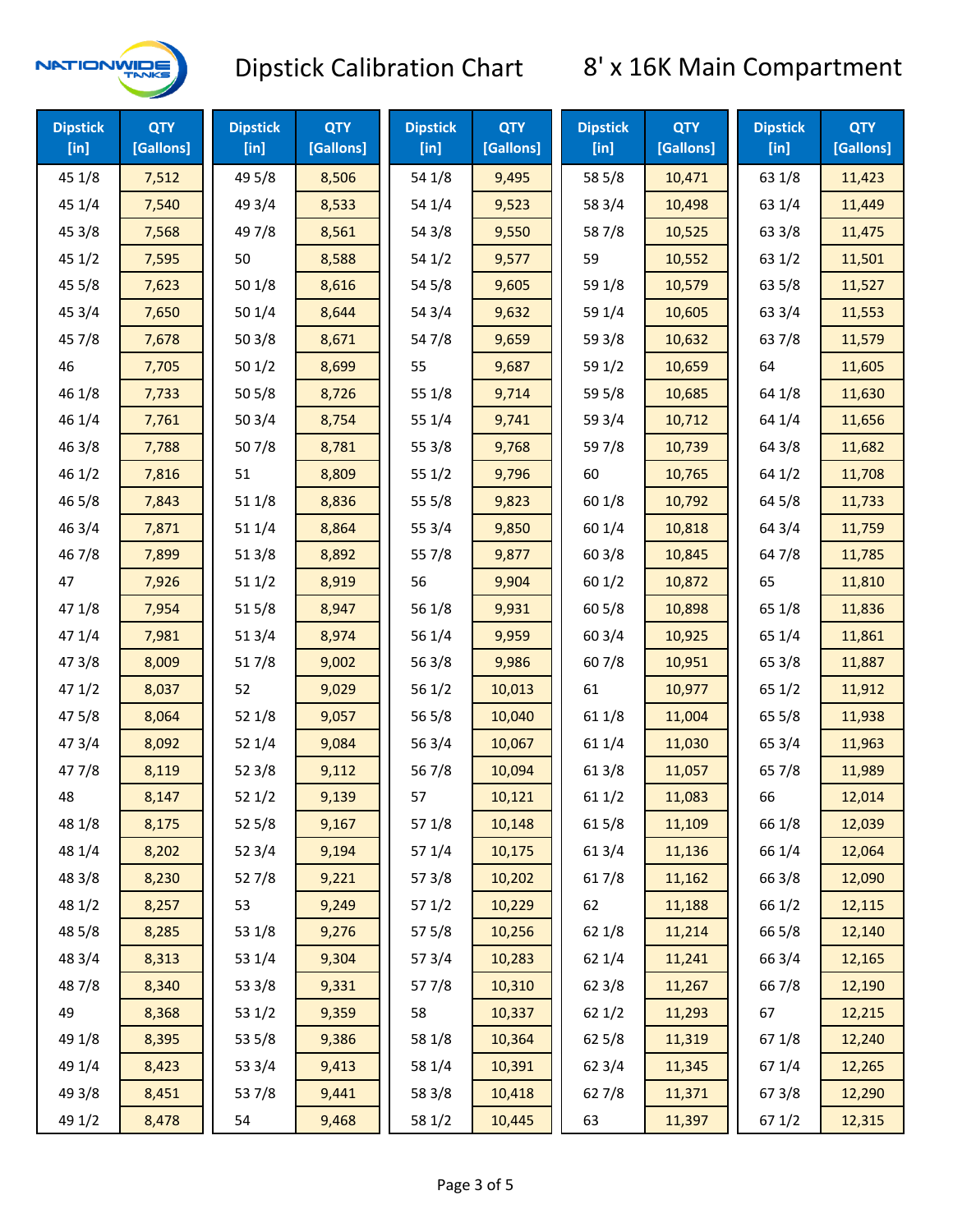

| <b>Dipstick</b><br>$[$ in] | <b>QTY</b><br>[Gallons] | <b>Dipstick</b><br>$[$ in] | <b>QTY</b><br>[Gallons] | <b>Dipstick</b><br>$[$ in] | <b>QTY</b><br>[Gallons] | <b>Dipstick</b><br>$[$ in] | <b>QTY</b><br>[Gallons] | <b>Dipstick</b><br>$[$ in] | <b>QTY</b><br>[Gallons] |
|----------------------------|-------------------------|----------------------------|-------------------------|----------------------------|-------------------------|----------------------------|-------------------------|----------------------------|-------------------------|
| 67 5/8                     | 12,340                  | 72 1/8                     | 13,211                  | 765/8                      | 14,021                  | 81 1/8                     | 14,756                  | 85 5/8                     | 15,395                  |
| 67 3/4                     | 12,365                  | 72 1/4                     | 13,234                  | 763/4                      | 14,042                  | 81 1/4                     | 14,775                  | 85 3/4                     | 15,412                  |
| 67 7/8                     | 12,390                  | 72 3/8                     | 13,257                  | 767/8                      | 14,064                  | 81 3/8                     | 14,794                  | 85 7/8                     | 15,428                  |
| 68                         | 12,415                  | 72 1/2                     | 13,281                  | 77                         | 14,085                  | 811/2                      | 14,813                  | 86                         | 15,444                  |
| 68 1/8                     | 12,440                  | 725/8                      | 13,304                  | 77 1/8                     | 14,107                  | 815/8                      | 14,832                  | 86 1/8                     | 15,459                  |
| 68 1/4                     | 12,464                  | 72 3/4                     | 13,327                  | 77 1/4                     | 14,128                  | 813/4                      | 14,851                  | 86 1/4                     | 15,475                  |
| 68 3/8                     | 12,489                  | 727/8                      | 13,350                  | 77 3/8                     | 14,149                  | 817/8                      | 14,869                  | 86 3/8                     | 15,491                  |
| 68 1/2                     | 12,514                  | 73                         | 13,373                  | 771/2                      | 14,170                  | 82                         | 14,888                  | 86 1/2                     | 15,507                  |
| 68 5/8                     | 12,538                  | 73 1/8                     | 13,396                  | 775/8                      | 14,191                  | 82 1/8                     | 14,907                  | 86 5/8                     | 15,522                  |
| 68 3/4                     | 12,563                  | 73 1/4                     | 13,419                  | 773/4                      | 14,212                  | 82 1/4                     | 14,925                  | 86 3/4                     | 15,537                  |
| 687/8                      | 12,587                  | 73 3/8                     | 13,442                  | 777/8                      | 14,233                  | 82 3/8                     | 14,944                  | 867/8                      | 15,553                  |
| 69                         | 12,612                  | 73 1/2                     | 13,465                  | 78                         | 14,254                  | 82 1/2                     | 14,962                  | 87                         | 15,568                  |
| 69 1/8                     | 12,636                  | 73 5/8                     | 13,488                  | 78 1/8                     | 14,275                  | 82 5/8                     | 14,981                  | 871/8                      | 15,583                  |
| 69 1/4                     | 12,661                  | 73 3/4                     | 13,511                  | 78 1/4                     | 14,296                  | 82 3/4                     | 14,999                  | 871/4                      | 15,598                  |
| 69 3/8                     | 12,685                  | 737/8                      | 13,534                  | 78 3/8                     | 14,317                  | 827/8                      | 15,017                  | 87 3/8                     | 15,613                  |
| 69 1/2                     | 12,709                  | 74                         | 13,556                  | 78 1/2                     | 14,337                  | 83                         | 15,035                  | 871/2                      | 15,628                  |
| 69 5/8                     | 12,734                  | 74 1/8                     | 13,579                  | 78 5/8                     | 14,358                  | 83 1/8                     | 15,053                  | 87 5/8                     | 15,642                  |
| 69 3/4                     | 12,758                  | 74 1/4                     | 13,602                  | 78 3/4                     | 14,378                  | 83 1/4                     | 15,071                  | 87 3/4                     | 15,657                  |
| 697/8                      | 12,782                  | 74 3/8                     | 13,624                  | 787/8                      | 14,399                  | 83 3/8                     | 15,089                  | 877/8                      | 15,671                  |
| 70                         | 12,806                  | 74 1/2                     | 13,647                  | 79                         | 14,419                  | 83 1/2                     | 15,107                  | 88                         | 15,686                  |
| 70 1/8                     | 12,830                  | 74 5/8                     | 13,669                  | 79 1/8                     | 14,440                  | 83 5/8                     | 15,124                  | 88 1/8                     | 15,700                  |
| 70 1/4                     | 12,854                  | 74 3/4                     | 13,691                  | 79 1/4                     | 14,460                  | 83 3/4                     | 15,142                  | 88 1/4                     | 15,714                  |
| 70 3/8                     | 12,878                  | 747/8                      | 13,714                  | 79 3/8                     | 14,480                  | 837/8                      | 15,159                  | 88 3/8                     | 15,728                  |
| 70 1/2                     | 12,902                  | 75                         | 13,736                  | 79 1/2                     | 14,500                  | 84                         | 15,177                  | 88 1/2                     | 15,742                  |
| 70 5/8                     | 12,926                  | 75 1/8                     | 13,758                  | 79 5/8                     | 14,520                  | 84 1/8                     | 15,194                  | 88 5/8                     | 15,756                  |
| 70 3/4                     | 12,950                  | 75 1/4                     | 13,780                  | 79 3/4                     | 14,540                  | 84 1/4                     | 15,211                  | 88 3/4                     | 15,769                  |
| 70 7/8                     | 12,974                  | 75 3/8                     | 13,803                  | 79 7/8                     | 14,560                  | 84 3/8                     | 15,229                  | 887/8                      | 15,783                  |
| 71                         | 12,998                  | 75 1/2                     | 13,825                  | 80                         | 14,580                  | 84 1/2                     | 15,246                  | 89                         | 15,796                  |
| 71 1/8                     | 13,022                  | 75 5/8                     | 13,847                  | 80 1/8                     | 14,600                  | 84 5/8                     | 15,263                  | 89 1/8                     | 15,810                  |
| 711/4                      | 13,046                  | 75 3/4                     | 13,869                  | 80 1/4                     | 14,620                  | 84 3/4                     | 15,280                  | 89 1/4                     | 15,823                  |
| 713/8                      | 13,069                  | 75 7/8                     | 13,891                  | 803/8                      | 14,639                  | 847/8                      | 15,296                  | 89 3/8                     | 15,836                  |
| 71 1/2                     | 13,093                  | 76                         | 13,912                  | 80 1/2                     | 14,659                  | 85                         | 15,313                  | 89 1/2                     | 15,849                  |
| 715/8                      | 13,117                  | 76 1/8                     | 13,934                  | 80 5/8                     | 14,678                  | 85 1/8                     | 15,330                  | 89 5/8                     | 15,862                  |
| 713/4                      | 13,140                  | 76 1/4                     | 13,956                  | 80 3/4                     | 14,698                  | 85 1/4                     | 15,346                  | 89 3/4                     | 15,874                  |
| 717/8                      | 13,164                  | 763/8                      | 13,978                  | 807/8                      | 14,717                  | 85 3/8                     | 15,363                  | 897/8                      | 15,887                  |
| 72                         | 13,187                  | 76 1/2                     | 13,999                  | 81                         | 14,736                  | 85 1/2                     | 15,379                  | $90\,$                     | 15,900                  |